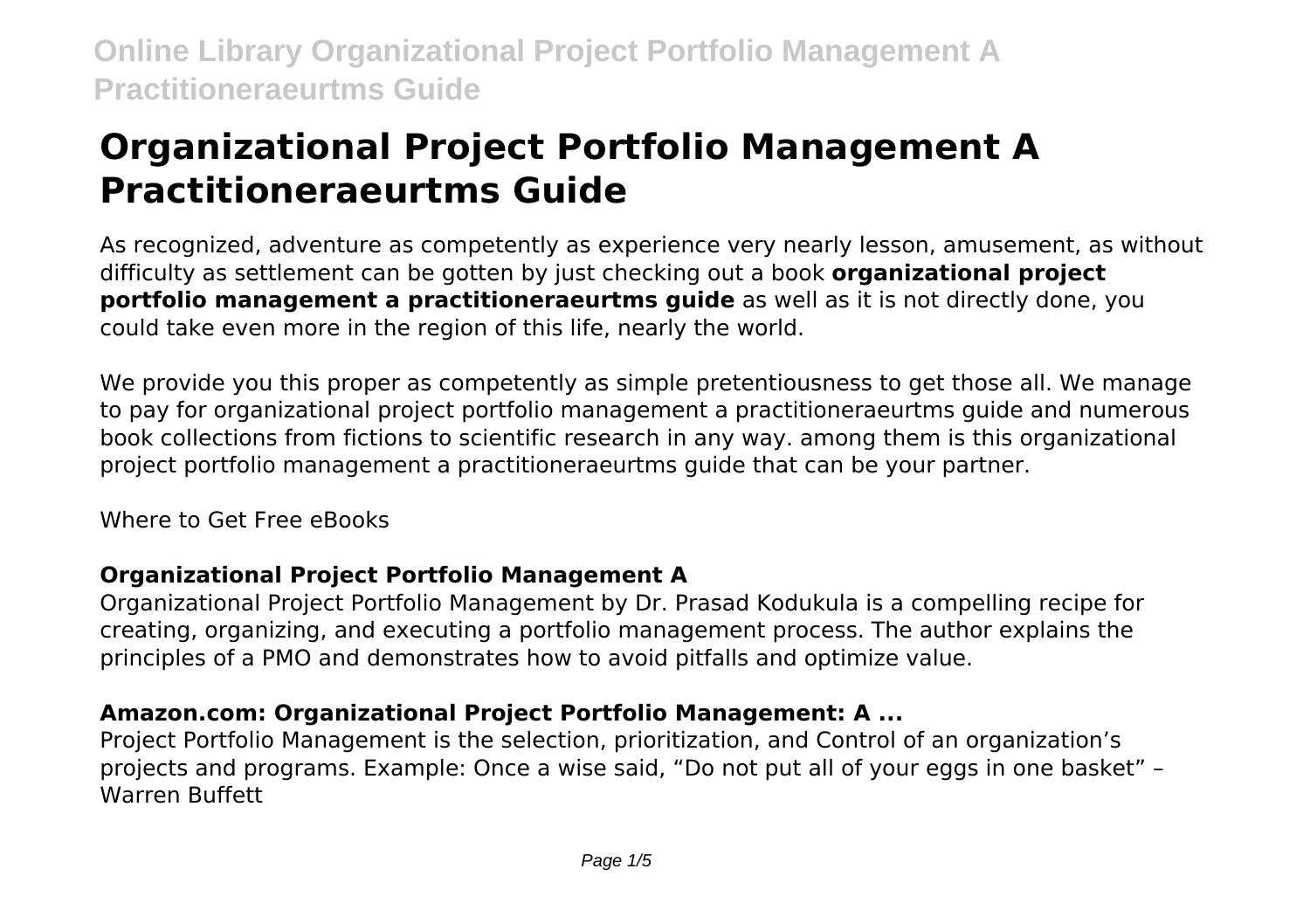### **Project Portfolio Management | Better Explained**

The term Organizational Project Management ( OPM) was coined by John Schlichter in May 1998 in a meeting of the Standards Committee of the Project Management Institute. OPM was defined as the execution of an organization's strategies through projects by combining the systems of portfolio management, program management, and project management.

#### **Organizational project management - Wikipedia**

Organizational Project Portfolio Management is a compelling recipe for creating, organizing, and executing a portfolio management process. It is a one-stop, quick reference, and a must read!" — Brent Lalomia, Senior Director, PMO & Business Process Improvement, Stryker

### **Organizational Project Portfolio Management**

Project portfolio management refers to "the centralized management of one or more project portfolios to achieve strategic objectives". An organization can have one overarching portfolio or a portfolio for each area of the business. A project portfolio manager is concerned with all projects within the organization.

### **The Complete Guide to Project Portfolio Management**

Portfolio management explicitly considers the link between corporate objectives and all of the organization's projects. This holistic view enables the management of project interdependencies, and the resolution of projects that are redundant, underperforming and inconsistent. The P3O orchestrates the work

# **Organizational structure | Project portfolio management**

A project is a temporary endeavor with a defined beginning and end, scope, and assigned resources. Organizations often use a portfolio, a collection of projects, to plan, resource, and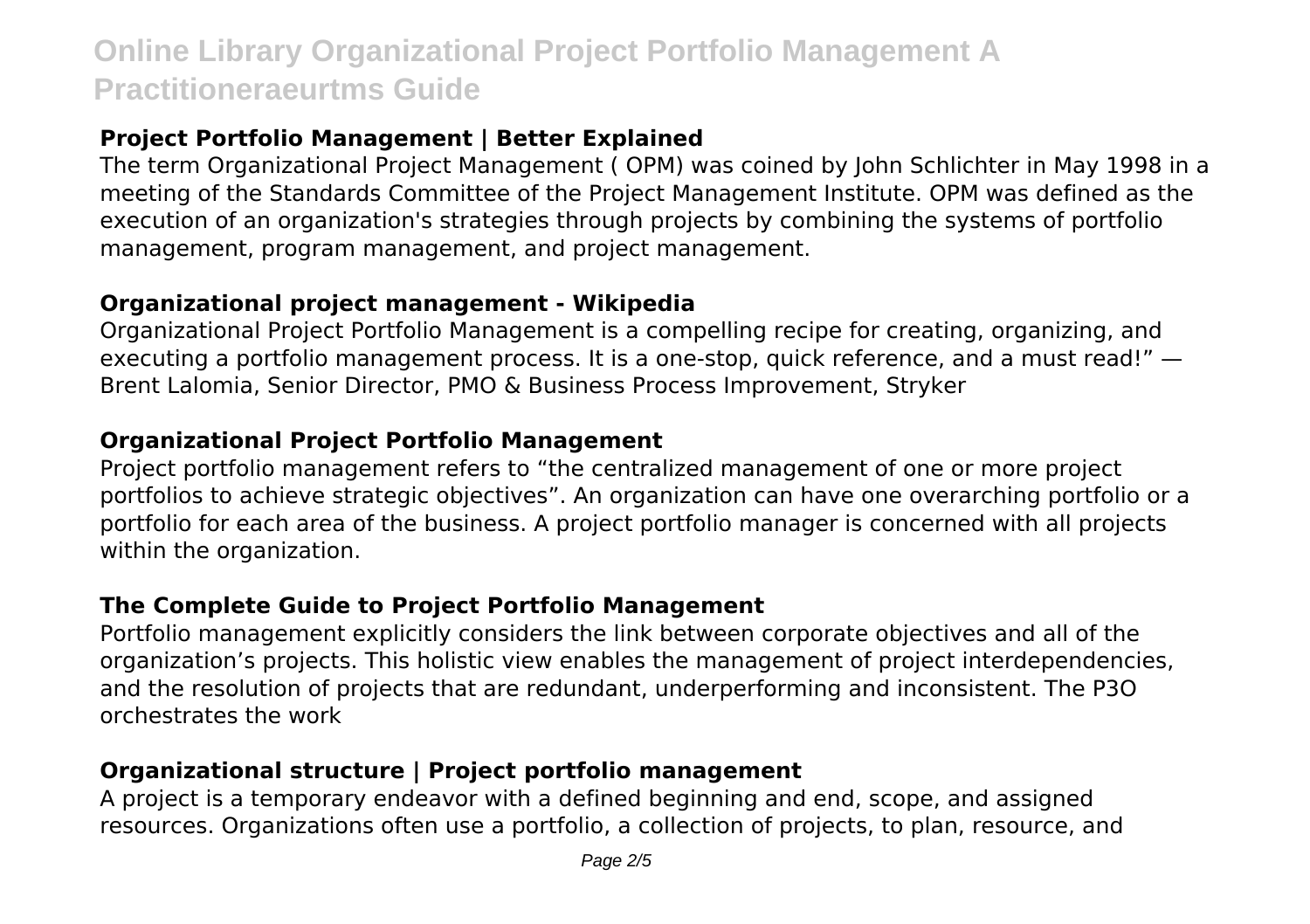manage work. Project portfolio management thus refers to " the centralized management of one or more project portfolios to achieve strategic objectives".

#### **What is Project Portfolio Management?**

Selection of projects based on the organization's strategy Prioritization of projects, and communication of the priorities Portfolio management tools to collect and disseminate information about the status of all high priority projects Reporting to steering groups using similar templates and ...

#### **Program and portfolio management - successful organizations**

Based on my experience managing portfolios and helping clients, the following are attributes of a good portfolio management system: Encourages structured investment decision making based on effective criteria Helps decision makers make hard trade-offs, including saying "no" to some projects Ensures ...

#### **Project portfolio management - Project Management Institute**

Project portfolio management (PPM) is the management of all projects in an organization from a high-level perspective. Many companies use a Project Management Office (PMO) to handle all activities related to PPM. The PMO is the central hub for all projects in the business, driving PPM on a largely strategic level.

#### **The Difference: Project Management vs Project Portfolio ...**

A portfolio is a collection of projects and programs that are managed as a group to achieve strategic objectives. An organization may have one portfolio, which would then consist of all projects, programs, and operational work within the company. It may also establish several portfolios for project selection and ongoing investment decisions.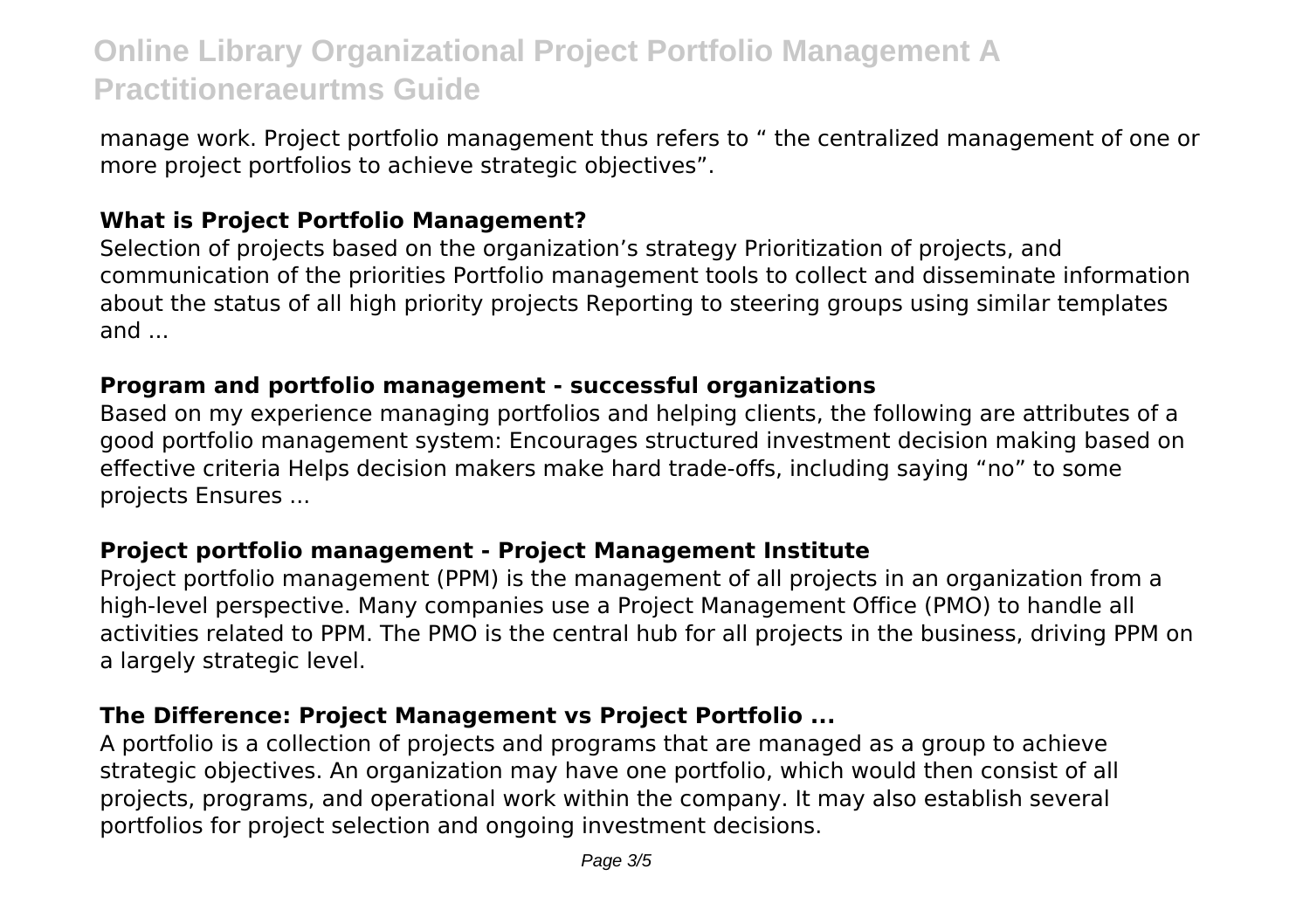#### **Project, Program, and Portfolio Management: What's the ...**

Project portfolio management is aimed at reducing inefficiencies that occur when undertaking a project and eliminating potential risks, which can occur due to lack of information or systems available. It helps the organization to align its project work to meet the projects whilst utilizing its resources to the maximum.

#### **Project Portfolio Management - Tutorialspoint**

Project portfolio management refers to the centralized management of one or more project portfolios to achieve strategic objectives. It is a way to bridge the gap between strategy and implementation and ensures that an organization can leverage its project selection and execution successfully. Here are some of the use cases of PPM:

#### **Beginner's Guide To Project Portfolio Management—Critical ...**

Project portfolio management (PPM) is the management of a collection of projects, Jennifer said. By grouping them together, and by generating various reports of objectives, risks, costs and resources, it's easier to make better business decisions whether you're a PMO or just anyone leading multiple projects in an organization.

#### **5 Benefits in Adopting PPM (Project Portfolio Management)**

A topsy-turvy world requires thinking that challenges the status quo and seeks smarter ways of deploying the well-known portfolio management mantra of 'doing the right things'. The world's economies will struggle to recover from the global COVID pandemic, meaning organisations of all sizes will need to focus on well considered and planned activity and the selection of initiatives that provide the most business value towards business objectives and ultimately strategic goals.